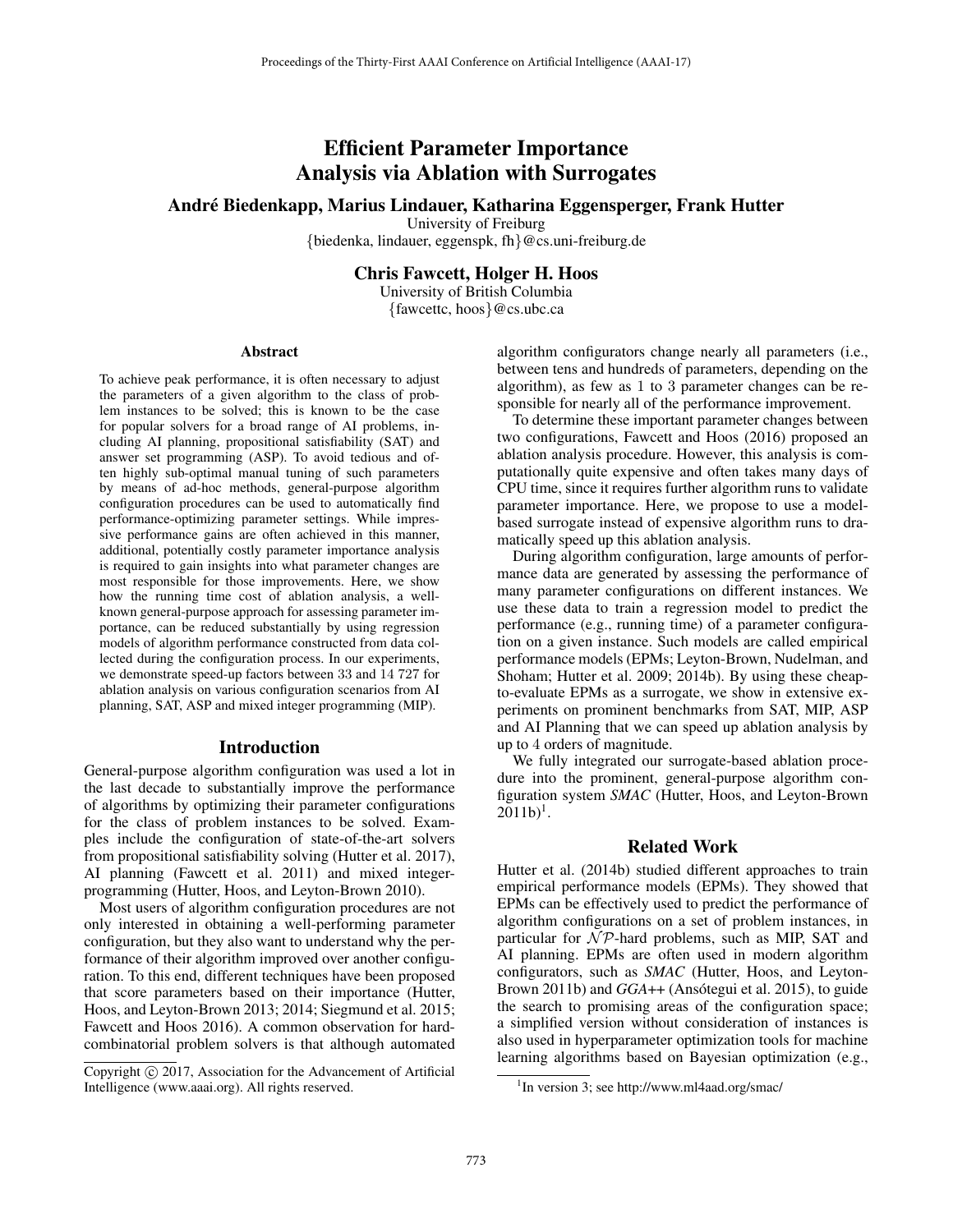

Figure 1: Ablation Analysis

Shahriari et al. 2016). Before EPMs were used in algorithm configuration, they were already a key technique in perinstance algorithm selection (see, e.g., Rice 1976, Kotthoff 2014); furthermore, they have recently been used to define surrogate benchmarks for efficient benchmarking of hyperparameter optimization tools (Eggensperger et al. 2015).

Other approaches for parameter importance analysis also make use of EPMs; an example is forward selection to determine which algorithm parameters are the most useful features to train an EPM that predicts the algorithm's performance (Hutter, Hoos, and Leyton-Brown 2013). A related approach is *fANOVA* (Hutter, Hoos, and Leyton-Brown 2014), which uses an EPM (based on random forests (Breiman 2001)) to analyze how much of the performance variance in the configuration space is explained by single parameters or combinations of few parameters. Both of these approaches follow a similar idea as used in this paper: during algorithm configuration, performance data is gathered on different parameter configurations and instances, and this data is later used to train an EPM, without any additional expensive algorithm runs. An exemplary implementation of this workflow is *SpySMAC* (Falkner, Lindauer, and Hutter 2015), an algorithm configuration toolkit supporting extensive post-configuration analysis. However, both approaches differ from ours in that they are limited to a global view of the configuration space and hence fail to capture important local effects responsible for the efficacy of top-performing configurations of a given algorithm. Furthermore, we are not aware of any work showing that such EPMs provide accurate enough predictions for local effects.

# Background: Ablation

Ablation analysis is a recent approach that aims to answer more localized parameter importance questions. Fawcett and Hoos (2016) showed that algorithm performance improvements between two parameter configurations can often be explained by only a few parameter changes (typically at most 3); for example, a 473-fold performance speedup of the SAT solver *Spear* (Babić and Hutter 2007) on software verification instances was almost completely (i.e., 99.7%) explained by a single parameter change.

We now describe ablation analysis on a high level. Given a parameterised algorithm  $A$  with  $n$  configurable parameters defining a configuration space **Θ**, along with a *source configuration*  $\theta_{source}$  and *target configuration*  $\theta_{target}$ (e.g., a user-defined default configuration and one obtained using automated configuration), and a performance metric  $m$  (e.g., running time or solution quality), ablation analysis first computes the parameter setting differences  $\Delta(\theta_{\text{source}}, \theta_{\text{target}})$  between the source and target configurations. Next, given a set Π of benchmark instances, an *ablation path*  $\theta_{source}, \theta_1, \theta_2, \dots, \theta_{target}$  is iteratively constructed. In each iteration  $i$  with previous ablation path configuration  $\theta_{i-1}$ , we consider all remaining parameter changes  $\delta \in \Delta(\theta_{i-1}, \theta_{\text{target}})$  and apply the change to the previous ablation path configuration  $\theta_{i-1}$  [ $\delta$ ]. Each parameter change δ is a modification of one parameter from its value in  $\theta_{i-1}$  to its value in  $\theta_{\text{target}}$ , along with any other parameter modifications that may be necessary due to conditionality constraints in  $\Theta$ . The next configuration on the ablation path  $\theta_i$  is the candidate  $\theta_{i-1}$  [δ] with the best performance m on the set  $\Pi$ . This performance may be directly measured by performing runs of A, or approximated for efficiency reasons. A concise summary of ablation analysis is given in Figure 1.

Fawcett and Hoos (2016) introduced two variants of ablation analysis. The first, full ablation analysis, performs a full empirical analysis for each candidate configuration  $\theta$ in a given ablation iteration, by running  $A[\theta]$  on all instances  $\pi \in \Pi$ . This can be computationally very expensive and, given that many configurations in each iteration perform poorly, quite wasteful of those computational resources. The second approach, racing-ablation analysis, reduces the computational burden by applying the statistical techniques introduced in F-race (Birattari et al. 2002; López-Ibáñez et al. 2016) to eliminate some candidate configurations as soon as there is enough statistical evidence on an iteratively increased subset of instances that they are outperformed by at least one other configuration. This procedure efficiently rejects poorly-performing candidate configurations after as few as 5 runs, dramatically reducing the computational costs of ablation analysis. However, there is a risk associated with these substantial savings: if the first instances considered favor a different parameter change than the entire set of instances would, then racing-ablation can fail to identify the best ablation path (we will show an example of this in our experiments). Also, if several candidate configurations in an ablation iteration have very similar performance (or remaining candidates have no effect on performance), no benefit is gained from racing.

We note that ablation has several advantages and disadvantages compared to the EPM-based methods of forward selection and *fANOVA* discussed in the related work section. The latter two produce parameter importance results based on a global view of the entire configuration space of the algorithm under consideration; since this can contain several regions of similarly-high performance, this global view may miss characteristics that are (only) important in the regions close to the optimal configuration. In contrast, the locality of ablation has the benefit of quantifying how much can be gained by simply changing a few parameters from an algo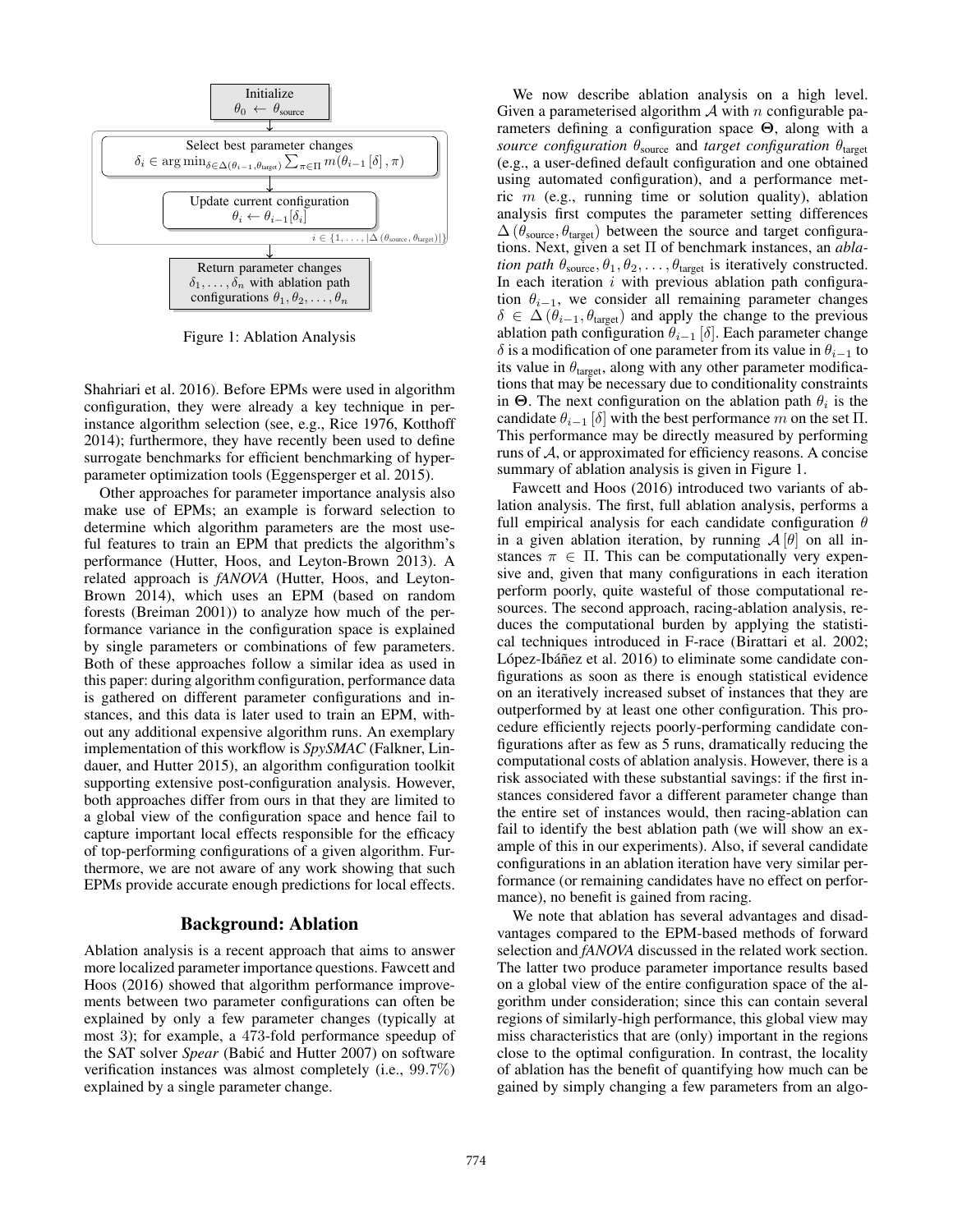rithm's tried-and-tested default configuration  $\theta_{\text{source}}$ . However, ablation is limited to analyzing parameters that differ between  $\theta_{source}$  and  $\theta_{target}$ . Due to its iterative nature, it can also only partially identify interactions between parameters (e.g., by using a forward and backward pass of ablation). Therefore, ablation often yields results that complement the global analysis of forward selection and *fANOVA*. Finally, a key issue of ablation that complicates fast posthoc analyses is its reliance on new expensive algorithm runs; in this paper, we remove this issue by introducing an EPM-based ablation variant that does not require *any* new algorithm runs.

#### Efficient Ablation via Surrogates

As previously mentioned, ablation analysis is an expensive process due to the algorithm runs that have to be performed to gather enough empirical evidence to compare parameter configurations. For example, Fawcett and Hoos (2016) reported a running time of 5 CPU days for full ablation analysis and 1 CPU day for racing-ablation for the *Spear* example on software verification instances mentioned above. We note that this is only a moderately hard example with a cutoff of 300 seconds for each run of *Spear*.

To use ablation analysis in situations where CPU time is limited, we propose to accelerate the process of ablation by replacing expensive algorithm runs with cheap predictions obtained from a model-based surrogate. When selecting the best parameter changes  $\delta_i$  (see Figure 1, second block), we replace the empirical performance  $m : \Theta \times \Pi \to \mathbb{R}$  by a predicted performance  $\hat{m} : \mathbf{\Theta} \times \Pi \to \mathbb{R}$  for configurations  $\theta \in \Theta$  and instances  $\pi \in \Pi$  using an EPM (Hutter et al. 2014b). Since typical machine learning models can produce predictions within fractions of a second, once an EPM is trained, our approach computes an ablation path virtually instantaneously. (See Table 3 in the last section for a comparison of its running time with racing.)

The application of our surrogate-ablation requires: i) Instance features as numerical representations of instances; these are available for many domains (Xu et al. 2008; 2011; Gebser et al. 2011; Fawcett et al. 2014) or can be generated in a domain-independent fashion (Loreggia et al. 2016); ii) Gathering sufficient performance data to train an EPM; iii) Obtaining reasonably accurate predictions from the EPM.

To address the latter two requirements, we discuss two points in the following subsections: i) How to construct EPMs that serve as good surrogates for ablation analysis, and ii) How to deal with uncertainty and prediction error induced by the EPM.

#### Fitting an Empirical Performance Model (EPM)

Our goal is to construct an EPM  $\hat{m}$  :  $\Theta \times \Pi \rightarrow \mathbb{R}$ and to use its predictions as a surrogate for expensive real algorithm runs. Running time is a common performance metric to optimize in algorithm configuration (in particular for solving hard combinatorial problems), and Hutter et al. (2014b) showed that random forests are currently the best known machine learning model for this task, with better results obtained when predicting log-transformed running time. Therefore, we follow this approach.

We now discuss how to efficiently gather data for the training of the EPM and how to compute accurate predictions of the commonly used performance metric of penalized average runtime.

Gathering Training Data As discussed above, parameter importance analysis is an important tool after applying algorithm configuration, since algorithm configuration tools often do not reveal which parameter changes lead to improved performance. Thus, we expect that our ablation analysis will mainly be used after algorithm configuration. In our surrogate-ablation workflow we reuse all algorithm performance data collected during configuration. These data consist of performance evaluations  $m(\theta, \pi)$  of different configurations  $θ$  and instances π.

Since algorithm configuration procedures focus search in high-performance regions of the configuration space and thus gather more data there, these data are well suited to train our EPM. To apply surrogate-ablation analysis, we need an EPM that predicts well in these high-performance regions, because target configurations will likely stem from such regions, and we want to know which parameters have high impact on the performance within such regions.

An issue with the data from algorithm configuration procedures is that the data from algorithm runs that were prematurely terminated is right-censored, i.e., we only obtain a lower-bound on the true performance for the respective runs. This is a result of *adaptive capping* as used in *ParamILS* (Hutter et al. 2009) and *SMAC* (Hutter, Hoos, and Leyton-Brown 2011b): If the performance metric to be optimized is running time, the configurator does not require algorithm runs to use the entire running time cutoff when deciding which of two configurations perform better. Therefore we need to impute these censored data, e.g., by the methods of Schmee and Hahn (1979) or Hutter, Hoos, and Leyton-Brown (2011a).

Predicting Expected Penalized Running Time Using a running time cutoff for the target algorithm ensures that (i) an algorithm does not run forever, and that (ii) poorlyperforming configurations do not waste too much time. Algorithm configurators therefore do not directly optimize running time but a censored version of it, known as penalized average running time (PARX). PARX penalizes each timedout or crashed run as  $X$  times the running time cutoff.

Using  $PARX$  as a performance metric for EPM predictions is, however, not an easy task, because the EPM has to predict a large jump in performance on the boundary between successful runs and timed-out runs. Since the EPM (as all machine learning models) has some errors in its predictions, the prediction of a new pair of  $\langle \theta, \pi \rangle$  close to this boundary could be on either side of the boundary. Therefore, mean predictions (e.g, of a random forest) can have a large error compared to the true performance value if the prediction is on the wrong side of the boundary.

To cope with this problem, we propose to predict *expected* penalized running time (EPARX) instead of penalized running time. The idea is that the prediction from our EPM is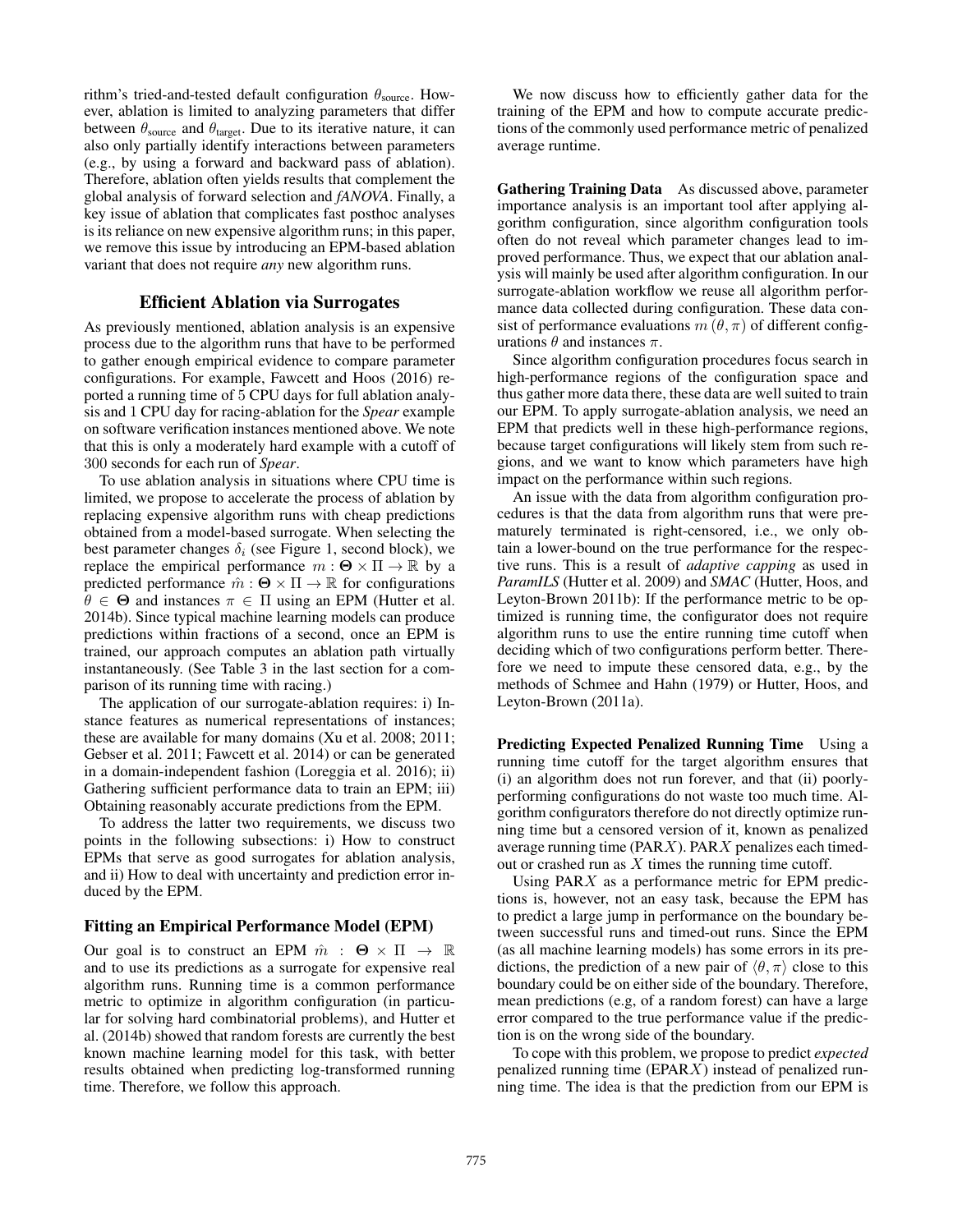

Figure 2: Visualization of expected PAR2 with  $\kappa = 300$ , black being the normal distribution  $\mathcal{N}(\mu = 250, \sigma = 50)$ and dashed blue being the corresponding truncated normal distribution  $\mathcal{N}_{\leq \kappa}$ . The expected PAR2 would be 293.

not a single value for the running time, but a distribution over the predicted running time. E.g., a regression random forest (Breiman 2001) can be adapted to return a mean prediction and a variance estimate of a normal distribution (Hutter et al. 2014b). To predict EPAR $X$  for a distribution with probability density  $p(t)$ , we predict the expected running time below  $\kappa$  and the penalized score of  $X \cdot \kappa$  weighted by the probability to be above  $\kappa$  as

$$
\int_0^{\kappa} t \cdot p(t) dt + \int_{\kappa}^{\infty} X \cdot \kappa \cdot p(t) dt.
$$
 (1)

If we approximate the distribution  $p(t)$  by a normal distribution (e.g., using a random forest or a Gaussian process), we can solve Equation 1 by:

$$
\mu_{\leq \kappa} \cdot \Phi(\kappa) + X \cdot \kappa \cdot (1 - \Phi(\kappa)), \tag{2}
$$

where  $\kappa$  is the running time limit,  $\mu$  the predicted mean performance,  $\sigma^2$  the predicted variance,  $\Phi$  the CDF of a normal distribution  $\mathcal{N}(\mu, \sigma^2)$  of the predicted mean  $\mu$  and predicted variance  $\sigma^2$ , and  $\mu_{\leq \kappa}$  the mean of the truncated normal distribution  $\mathcal{N}(\mu, \sigma^2)_{\leq \kappa}$ .

Figure 2 illustrates expected penalized average running time on an artificial example with penalization of  $X = 2$  and a running time cutoff  $\kappa = 300$ . The black curve is the normal distribution  $p(t)$  for a given mean prediction  $\mu = 250$  and predicted standard deviation  $\sigma = 50$ . The probability of not being a timeout is  $\Phi(\kappa)=0.84$ , the mean of the truncated normal distribution is  $\mu_{\leq \kappa} = 235.62$ . Using Equation 2, the expected penalized average running time is 293.43 in contrast to the predicted penalized average running time of 250.

#### Handling Uncertainty of EPMs

In contrast to the original ablation method, our method is much faster, but—like ablation—it also comes with the risk of wrong predictions. As shown by Hutter et al. (2014b) and Eggensperger et al. (2015), random forest models are well suited as EPMs, but we cannot guarantee that their predictions are always accurate enough.

Possible reasons EPMs having large errors include (i) uninformative instance features that do not permit us to discriminate well between instances; (ii) an insufficient amount of training data, e.g., due to a short algorithm configuration

run that evaluated only few parameter configurations within a large configuration space; (iii) failure of the training data to capture the part of the configuration space spanned by the source and target configuration for ablation.

This can obviously lead to inaccurate ablation results; to quantify this risk, we need to assess the error made by the EPM used for surrogate-ablation. An approach to deal with the uncertainty of our random forests as EPMs is to use their variance predictions to indicate how certain they are about the predicted performance of a changed parameter. In contrast to the original ablation path, which can be visualized as a single curve in the space of parameter modifications and performance, in the following, we also compute the uncertainty in the predicted performance of each modification.

### Experimental Study

To compare full ablation, racing-ablation and surrogateablation, we ran experiments on six algorithm configuration benchmarks from propositional satisfiability (SAT), mixed integer programming (MIP), answer set programming (ASP) and AI planning.

#### Setup

Our surrogate-ablation implementation in Python is freely available $^2$  and fully integrated into the algorithm configuration system *SMAC*. All experiments were executed on a compute cluster equipped with two Intel Xeon E5-2650v2 8-core CPUs, 20 MB L2 cache and 64 GB of (shared) RAM per node, running Ubuntu 14.04 LTS 64 bit.

As configuration benchmarks, we used the following six benchmarks from the algorithm configuration literature as implemented in AClib (Hutter et al.  $2014a$ )<sup>3</sup>; details for these benchmarks are shown in Table 1:

- SPEAR-QCP and SPEAR-SWV *Spear* (Babic and Hutter ´ 2007) is a tree-search SAT solver. We configured *Spear* on quasigroup completion instances (QCP) (Gomes and Selman 1997) and software verification instances (Babic´ and Hu 2007), following Hutter et al. (2009).
- CPLEX-RCW2 *CPLEX* is one of the most widely used MIP solvers. We configured *CPLEX* on the Red-cockaded Woodpecker (RCW2) instance set (Ahmadizadeh et al. 2010), following Hutter, Hoos, and Leyton-Brown (2010).
- CLASP-WS *Clasp* (Gebser, Kaufmann, and Schaub 2012) is a state-of-the-art solver for ASP. We configured *Clasp* on weighted-sequence problems (WS) for database query optimization (Lierler et al. 2012), following Silverthorn, Lierler, and Schneider (2012).
- LPG-SATELLITE and LPG-DEPOTS *LPG* (Gerevini, Saetti, and Serina 2003) is a local-search AI planning solver. We optimized *LPG* on the two domains DEPOTS and SATELLITE, following Fawcett and Hoos (2016).

For each benchmark, we performed configuration and ablation experiments. For the configuration part, we used 16 independent *SMAC* runs and picked the configuration with

<sup>&</sup>lt;sup>2</sup>http://www.ml4aad.org/efficient-ablation/

<sup>3</sup> www.aclib.net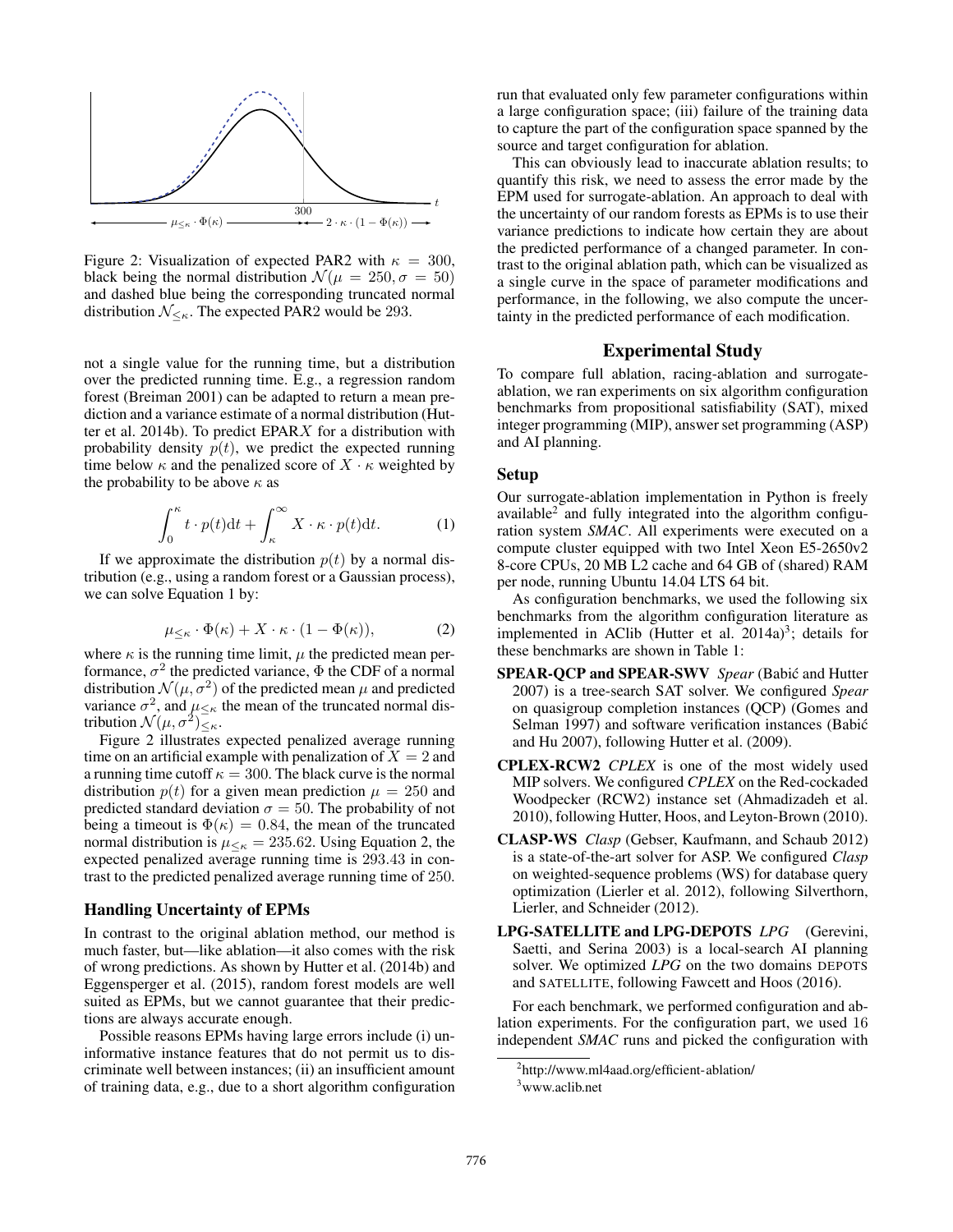| Benchmark            | $\#P$ | $\kappa$  | [sec] Train/Test | $#Inst.$ Budget $#Data$<br>[h] |      |
|----------------------|-------|-----------|------------------|--------------------------------|------|
|                      |       |           |                  |                                |      |
| SPEAR-QCP            | 26    | 5         | 976/2000         | 80                             | 200k |
| <b>SPEAR-SWV</b>     | 26    | 300       | 302/302          | 768                            | 200k |
| CPLEX-RCW2           |       | 76 10 000 | 495/495          | 768                            | 33k  |
| <b>CLASP-WS</b>      | 99    | 900       | 240/240          | 1536                           | 119k |
| <b>LPG-SATELLITE</b> | 66    |           | 300 2000/2000    | 768                            | 200k |
| <b>LPG-DEPOTS</b>    | 66    |           | 300 2000/2000    | 768                            | 200k |

Table 1: Overview of used configuration benchmarks from AClib.  $\#P$  is the number of parameters,  $\kappa$  is the running time cutoff, #Inst is the number of instances in the training and test set, Budget is the running time required to run *SMAC* 16 times, and #Data is the number of collected data points.

the best performance on the training instances as the ablation target  $\theta_{\text{target}}$ . The performance metric was penalized average running time with a commonly used penalization factor of  $X = 10$  (PAR10). Then, to obtain a ground truth for ablation, we ran a full ablation analysis using all training instances. Following Fawcett and Hoos (2016), this used the training instances to compute an ablation path from  $\theta_{\text{source}}$ (the default parameter configuration) to  $\theta_{\text{target}}$  and evaluated this path on the test set.

We next compared racing-ablation and surrogate-ablation against the ground truth obtained from the full analysis using the same  $\theta_{source}$  and  $\theta_{target}$ . Since full ablation is too expensive for many real-world benchmarks, and racing-ablation is currently the only computationally feasible method, we show that surrogate-ablation yields similarly good results as racing ablation, but does so much faster. In particular, while racing-ablation (like full ablation) requires new algorithm runs, surrogate-ablation only requires EPM predictions. In racing, following Fawcett and Hoos (2016), we set the maximum number of rounds to 200. To train our EPMs, for each benchmark, we used at most 200 000 performance data points, because in our (not memory-optimized) implementation, using more data points exhausted memory of 8 GB RAM. Since our goal is to run our surrogate-ablation analysis on a typical office machine, using more than 8 GB RAM would be unreasonable in this setting.

We will judge the similarity between each method's ablation path and the ground truth ablation paths by two metrics.4 Both of these are related to the importance score that each modification receives for each path, i.e., the estimated performance improvement. We define a modification as *important* in a path if it is part of a prefix of the path each member of which has at least 5% performance improvement. Our two metrics are then:

• The similarity between the set of parameter modifications deemed important: We count true positives, false positives, and false negatives of racing-ablation and surrogateablation w.r.t. to the important parameters in the ground

|                      | <b>TP/FP/FN</b> |       | Speedup |      |       |  |
|----------------------|-----------------|-------|---------|------|-------|--|
| benchmark            | R               | S     | F       | R    | S     |  |
| SPEAR-QCP            | 1/1/1           | 1/1/1 | 2.4     | 2.6  | 1.9   |  |
| <b>SPEAR-SWV</b>     | 0/2/1           | 1/1/0 | 332.6   | 1.0  | 332.6 |  |
| CPLEX-RCW2           | 1/0/0           | 1/1/0 | 1.2     | 1.2  | 1.2   |  |
| <b>CLASP-WS</b>      | 0/0/1           | 0/5/1 | 1.9     | 0.4  | 0.4   |  |
| <b>LPG-DEPOTS</b>    | 1/0/0           | 1/0/0 | 23.0    | 23.0 | 23.0  |  |
| <b>LPG-SATELLITE</b> | 2/0/0           | 1/1/1 | 2.9     | 2.9  | 2.4   |  |

Table 2: Comparing racing-ablation and surrogate-ablation to a full ablation analysis ("F"). "R" corresponds to racingablation evaluated on all test instances, "S" to surrogateablation. "TP/FP/FN" shows the numbers of true positives, false positive and false negatives wrt the set of the most important parameters compared to the ground truth. "Speedup" shows the speedup explained after the first important parameter changes.

truth data. E.g., false positives refer to classifying unimportant parameters (w.r.t. the ground truth) as important.

• The speedup explained by changing the  $n$  first parameters, where  $n$  is w.r.t. the number of important parameters in the ground truth data. The  $n$  can be seen in Table 2 by adding the numbers of true positives and false negatives.

### Results

Table 2 shows that, overall, surrogate-ablation performs similarly well as racing-ablation. Both methods correctly identified the most important parameters for most benchmarks, with few false positives and false negatives. In particular, surrogate-ablation explained the speedups caused by the important parameter changes well. Two of our six benchmarks showed some unexpected characteristics, i.e., SPEAR-SWV and CLASP-WS. On SPEAR-SWV, surrogate-ablation correctly identified the most important parameter change correctly and was able to explain a speedup of 332.6 between the default configuration and the optimized parameter configuration of *Spear*. However, SPEAR-SWV is an example for the previously explained flaw of racing: racing-ablation used an unrepresentative subset of instances in early iterations of the racing and hence, wrongly eliminated the most important parameter change. Since surrogate-ablation always reasons over the entire instance set, our new ablation method is not affected by such heterogeneous instance sets. On CLASP-WS, the training instances were also slightly heterogeneous and furthermore not representative of the test instances. Therefore, both ablation methods failed and even full ablation was not able to find a reasonable ablation path on the training set that generalizes well to the test instances.

To provide more detailed insight into our surrogateablation method, Figure 3 shows the first 5 parameter modifications of our surrogate-ablation and the ground truth. For LPG-SATELLITE, surrogate-ablation correctly identified the most important parameter (criintermediate levels). For the second-most important, the full ablation chose a combined change of vicinato and hpar cut neighb due to conditional pa-

<sup>&</sup>lt;sup>4</sup>We note that we cannot simply compute Spearman's correlation coefficients because we are mainly interested to identify the most important parameters and we are not interested in the order of the unimportant parameters.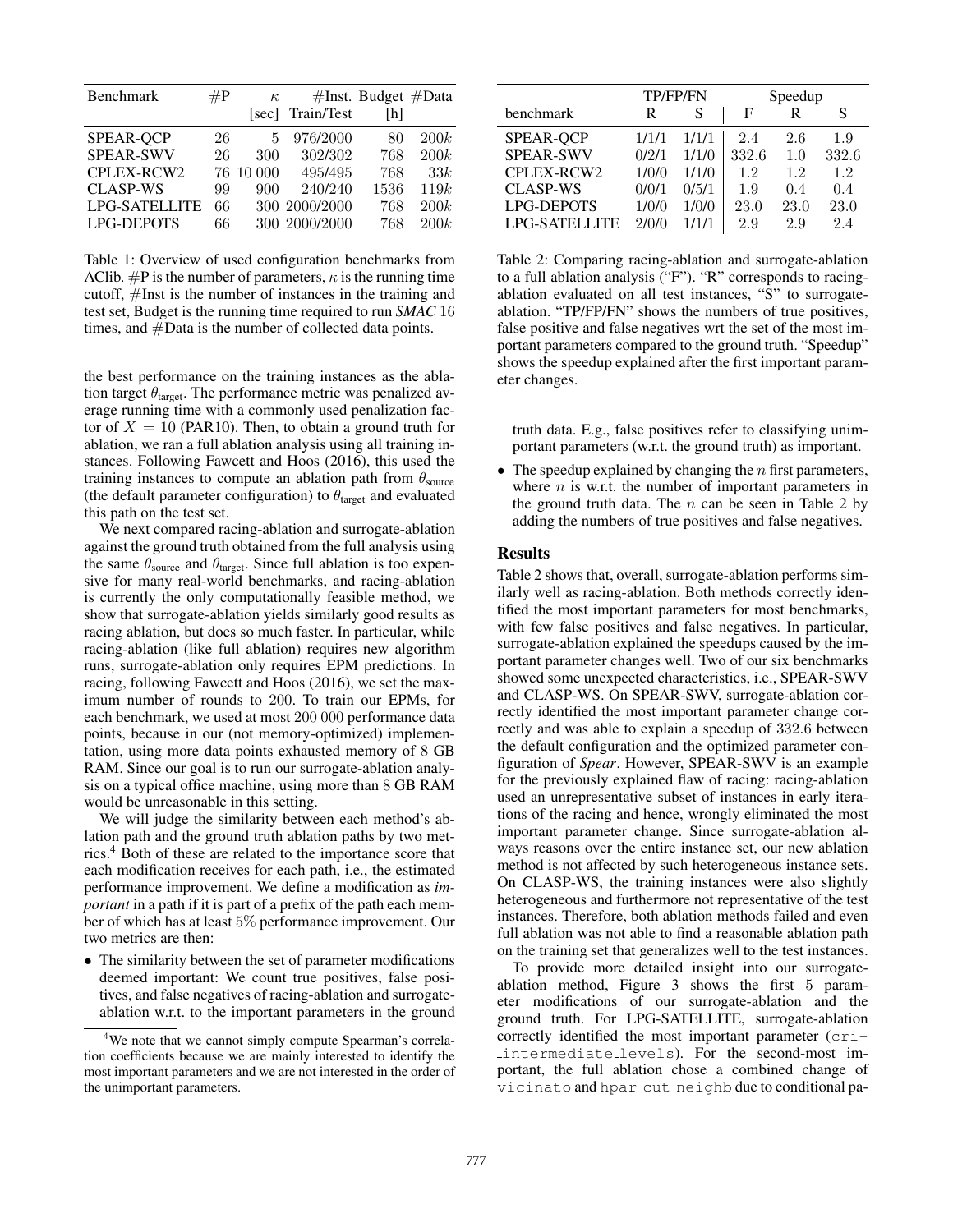

Figure 3: First five parameter changes in the ablation paths of the ground truth and surrogate-ablation for LPG-SATELLITE (left) and CPLEX-RCW2 (right). The grey area around the surrogate-ablation path is the estimated performance standard deviation.

rameters in the configuration space of *LPG*. Our surrogateablation has not learned the interaction between these two parameters and changed only vicinato. Although the third parameter is already nearly unimportant, our ablation method also found this one. For CPLEX-RCW2, the surrogate identified the most important parameter correctly (simplex dgradient). However, it scored the importance of this modification lower than the ground truth.

Across all benchmarks, we observed that the predicted parameter importance scores along the surrogate-ablation paths drop smoother than in the ground truth, i.e., surrogateablation overestimated the importance of some parameters. This is consistent with the data in Table 2, since it has less false negatives than false positives. We believe that false positives are less severe in practice than false negatives because missing an important parameter distracts users more than looking into some more pretended important parameters.

Both figures also show the estimated standard deviation of the surrogate-ablation to illustrate the uncertainty of the parameter importance. The estimated standard deviation for LPG-SATELLITE is much smaller than for CPLEX-RCW2. Interestingly, the estimated standard deviation is nearly constant across the changes for CPLEX-RCW2. For LPG-SATELLITE, the EPM is much more certain at the source configuration (i.e., the default configuration of *LPG*) and more uncertain after the first parameter change. The reason is that during configuration, we evaluated  $\theta_{\text{source}}$  and  $\theta_{\text{target}}$ on more instances than the configurations in the middle of the ablation path.

Table 3 shows the running time of the different ablation approaches. For surrogate-ablation, we counted only the time to compute and validate the paths, but we did not include the time to gather the EPM training data or to train the EPM. Since we used *SMAC* as an algorithm configurator, which also fits an EPM to guide its search, we can simply save the EPM to disk and reuse it later such that we do not need to refit an EPM for the ablation analysis. Retraining

|                       | Full    |                      | Racing       |         | Surro.          |  |
|-----------------------|---------|----------------------|--------------|---------|-----------------|--|
| benchmark             | Train   | <b>Test</b>          | Train        |         | Test Train Test |  |
| <b>SPEAR-OCP</b>      | 921     | 78                   | 91           | 68      | 4 0.75          |  |
| <b>SPEAR-SWV</b>      | 853     | 44                   | 316          | 71      | $1 \t0.20$      |  |
| CPLEX-RCW2            | 121 279 | 11 639 21 290 11 552 |              |         | 2 0.23          |  |
| <b>CLASP-WS</b>       | 159799  |                      | 8 266 57 689 | 8 3 2 3 | 6 0.50          |  |
| <b>LPG-DEPOTS</b>     | 30 556  | 1 0 2 3              | 366          | 1 060   | 10 0.80         |  |
| LPG-SATELLITE 113 126 |         | 6533                 | 5783         | 6 1 6 2 | 21 1.17         |  |

Table 3: Comparing based on required time [CPU min] to do analysis. Train refers to the time required to compute the ablation paths on the training instances and test refers to the validation of the ablation paths on the test instances to derive parameter importance scores.

the EPM would cost in our implementation on average 34  $(\pm 30)$  minutes, which is mostly due to the large amount of training samples (see Table 1) and the imputation of rightcensored data. As expected, both original ablation methods needed between hours and days to compute and evaluate ablation paths, but our surrogate-ablation needed only a few minutes, making it between 33 and 14 727 times faster than racing-ablation.

# **Discussion**

By using performance predictions instead of actual target algorithm runs, our surrogate-ablation dramatically speeds up ablation analysis, while producing qualitatively similar results to racing-ablation. Up to now, running ablation analysis often required days or weeks of CPU time, and hence necessitated the use of sizeable compute clusters. With surrogateablation, comparable results are obtained within minutes on a typical desktop machine, while avoiding the risk of obtaining misleading results for heterogeneous instance sets that is inherent to all racing-based methods.

Since surrogate-ablation depends on the prediction accuracy of the underlying empirical performance model, our implementation provides uncertainty bounds in the ablation path, based on which users can assess the accuracy of the parameter importance information determined by ablation.

An open issue is handling of large amounts of data. Because of memory issues, we already had to subsample our EPM training data. Since deep neural networks have shown impressive results on big data, in the future we plan to study such networks as EPMs. Another direction for EPMs would be to use the random forest adaptation of *GGA*++ (Ansotegui et al. 2015) to obtain better predictions in high-performance regions. Furthermore, when applied to heterogeneous instance sets, ablation could be combined with *ISAC* (Kadioglu et al. 2010).

Acknowledgments K. Eggensperger, M. Lindauer and F. Hutter acknowledge funding by the DFG (German Research Foundation) under Emmy Noether grant HU 1900/2-1; K. Eggensperger also acknowledges funding by the State Graduate Funding Program of Baden-Württemberg. H. Hoos acknowledges funding through an NSERC Discovery Grant.